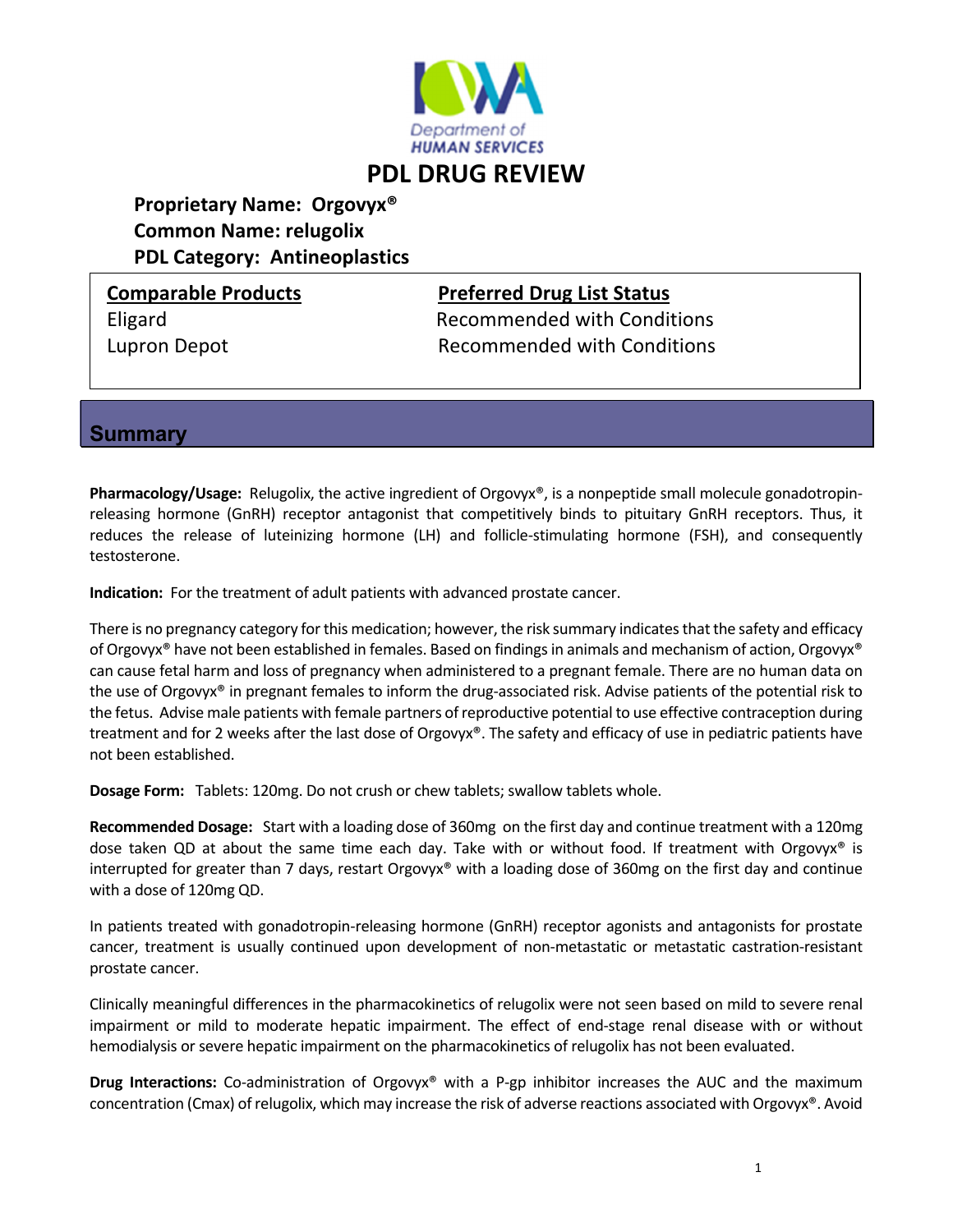co-administration of Orgovyx® with oral P-gp inhibitors. If co-administration is unavoidable, take Orgovyx® first, separate dosing by at least 6 hours, and monitor patients more frequently for adverse reactions. Treatment with Orgovyx® may be interrupted for up to 2 weeks for a short course of treatment with certain P‐gp inhibitors. If treatment with Orgovyx® is interrupted for more than 7 days, resume administration of Orgovyx® with a 360mg loading dose on the first day, followed by 120mg QD.

Co‐administration of Orgovyx® with a combined P‐gp and a strong CYP3A inducer decreases the AUC and Cmax of relugolix, which may reduce the effects of Orgovyx®. Avoid coadministration of Orgovyx® with combined P‐gp and strong CYP3A inducers. If co-administration is unavoidable, increase the Orgovyx<sup>®</sup> dose to 240mg QD. After discontinuation of the combined P‐gp and strong CYP3A inducer, resume the recommended dose of Orgovyx® once daily.

**Box Warning:** There is no box warning listed with this product.

Common Adverse Drug Reactions: Listed % incidence for adverse drug reactions= reported % incidence for drug (Orgovyx®) minus reported % incidence for leuprolide acetate for all grades. Please note that an incidence of 0% *means the incidence was the same as or less than comparator.* The most frequently reported adverse events included hot flush (2%), musculoskeletal pain (1%), fatigue (2%), diarrhea (5%), and constipation (2%). Laboratory abnormalities included glucose increased (0%), triglycerides increased (0%), ALT increased (0%), AST increased (0%), and hemoglobin decreased (0%).

Androgen deprivation therapy, such as Orgovyx<sup>®</sup> may prolong the QT/QTc interval. Providers should consider whether the benefits of androgen deprivation therapy outweigh the potential risks in patients with congenital long QT syndrome, congestive heart failure, or frequent electrolyte abnormalities and in patients taking drugs known to prolong the QT interval. Electrolyte abnormalities should be corrected. Consider periodic monitoring of electrocardiograms and electrolytes.

Therapy with Orgovyx® results in suppression of the pituitary gonadal system. Results of the diagnostic tests of the pituitary gonadotropic and gonadal functions conducted during and after Orgovyx® may be affected. The therapeutic effect of Orgovyx® should be monitored by measuring serum concentrations of prostate specific antigen (PSA) periodically. If PSA increases, serum concentrations of testosterone should be measured.

**Contraindications:** There are no contraindications listed with this product.

**Manufacturer:** Myovant Sciences, Inc

Analysis: The safety and efficacy of Orgovyx<sup>®</sup> were assessed in a randomized, open-label study (HERO study; N=934) that included men with advanced prostate cancer requiring at least 1 year of androgen deprivation therapy and defined as biochemical (PSA) or clinical relapse following local primary intervention, newly diagnosed castration‐ sensitive metastatic disease, or advanced localized disease.

Patients were randomized to receive Orgovyx® or leuprolide for 48 weeks. Serum testosterone concentrations were measured at screening; on days 1, 4, 8, 15, and 29 in the first month; then monthly until the end of the study. The population across both treatment groups had a median age of 71 years (range 47 to 97 years), while 68% were white. Disease stage was distributed as follows: 32% metastatic (M1), 31% locally advanced, 28% localized, and 10% not classifiable. The median testosterone concentration at baseline across the treatment groups was 408ng/dL.

The major efficacy outcome measure was medical castration rate defined as achieving and maintaining serum testosterone suppression to castrate levels (˂50ng/dL) by day 29 through 48 weeks of treatment. Other endpoints included castration rates on day 4 and 15 and castration rates with testosterone ˂20ng/dL at day 15. Efficacy results can be seen in the table below, which was adapted from the prescribing information.